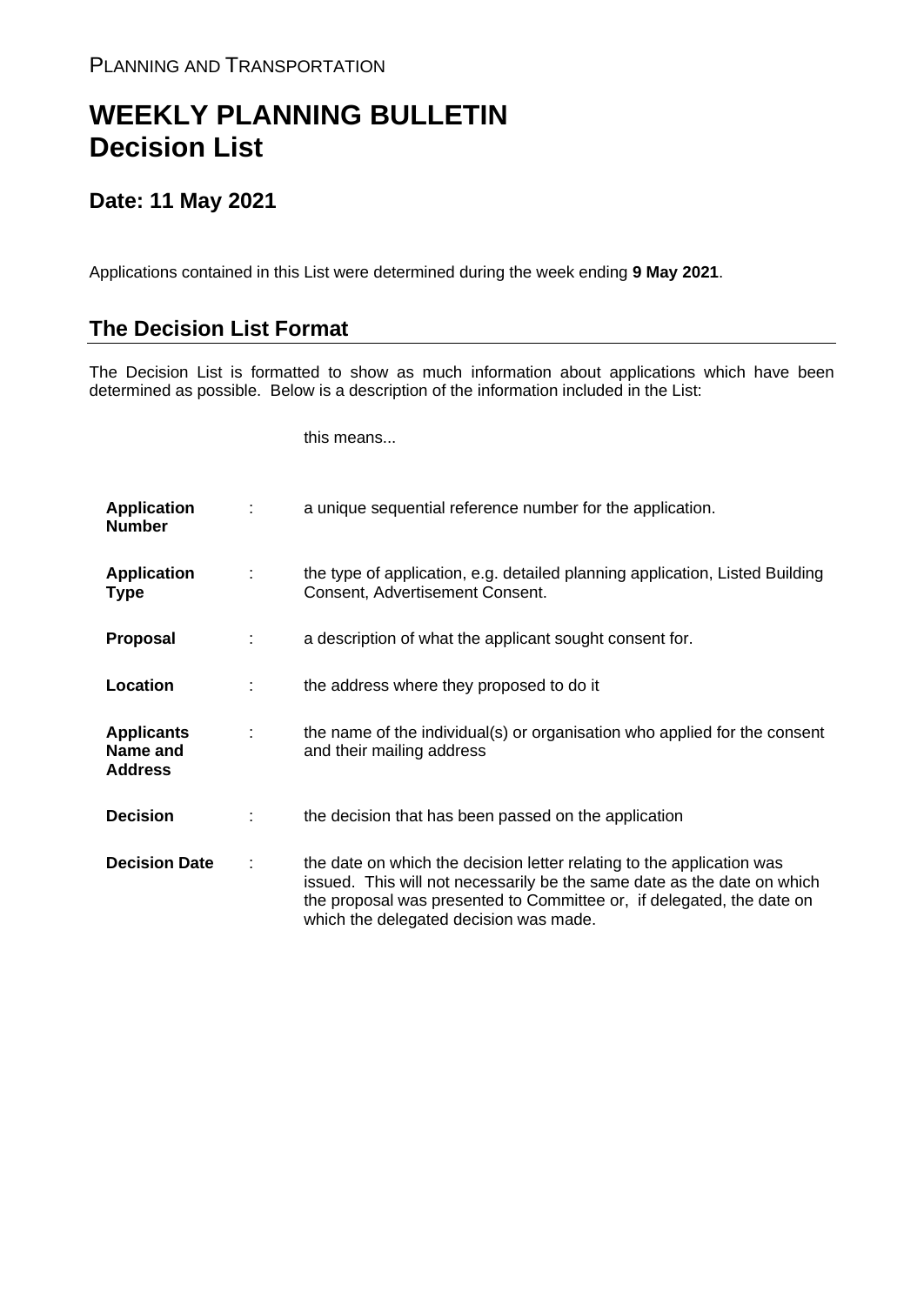| <b>Application No</b><br><b>Application Type</b><br>Proposal<br>Location<br><b>Applicant</b><br><b>Decision</b><br><b>Decision Issued</b>        | P/20/0336/PPP<br>Planning Permission in Principle<br>Erection of Dwellinghouse including Formation of Shared Access<br>Land To The West Of The Kilns, 6 Fairfields, Fairfields, Airth<br>Mr Tom Smith, The Kilns, 6 Fairfields, Dunmore, Falkirk, FK2 8RY<br><b>Grant Planning Permission in Principle</b><br>6 May 2021<br>View the application details                                                                                                                                                 |
|--------------------------------------------------------------------------------------------------------------------------------------------------|----------------------------------------------------------------------------------------------------------------------------------------------------------------------------------------------------------------------------------------------------------------------------------------------------------------------------------------------------------------------------------------------------------------------------------------------------------------------------------------------------------|
| <b>Application No</b><br><b>Application Type</b><br>Proposal<br><b>Location</b><br><b>Applicant</b><br><b>Decision</b><br><b>Decision Issued</b> | P/20/0337/PPP<br>Planning Permission in Principle<br>Erection of Dwellinghouse and Outbuilding, Including Formation of Shared Access<br>Fairview House, 5 Fairfields, Airth, Falkirk, FK2 8RY<br>Mr Trevor Taylor, Fairview House, 5 Fairfields, Dunmore, Falkirk, FK2 8RY<br><b>Grant Planning Permission in Principle</b><br>6 May 2021<br>View the application details                                                                                                                                |
| <b>Application No</b><br><b>Application Type</b><br>Proposal<br>Location<br><b>Applicant</b><br><b>Decision</b><br><b>Decision Issued</b>        | P/20/0520/FUL<br>$\mathcal{L}_{\mathcal{A}}$<br>÷.<br><b>Planning Permission</b><br>Erection of Children's Nursery (Class 10. Non Residential Institutions) with<br>Associated External Play Areas and External Services Enclosures<br>Carronshore Primary School, Kincardine Road, Carronshore, Falkirk, FK2 8AE<br>Falkirk Council, Children's Services, Sealock House, 2 Inchyra Road,<br>Grangemouth, FK3 9XB<br><b>Grant Planning Permission</b><br>6 May 2021<br>÷<br>View the application details |
| <b>Application No</b><br><b>Application Type</b><br>Proposal<br>Location<br><b>Applicant</b><br><b>Decision</b><br><b>Decision Issued</b>        | P/21/0093/FUL<br><b>Planning Permission</b><br><b>Erection of Outbuilding</b><br>Taigh Mor, Bo'ness, EH51 9RR,<br>Mr Chris Pohlen, Taigh Mor, Bo'ness, EH51 9RR<br><b>Grant Planning Permission</b><br>7 May 2021<br>View the application details                                                                                                                                                                                                                                                        |
| <b>Application No</b><br><b>Application Type</b><br><b>Proposal</b><br>Location<br><b>Applicant</b><br><b>Decision</b><br><b>Decision Issued</b> | P/21/0097/CPL<br>Certificate of Lawful Use - Proposed<br><b>Extension to Dwellinghouse</b><br>17 Livingstone Crescent, Falkirk, FK2 9BW<br>Mr Paul Young, 17 Livingstone Crescent, Falkirk, FK2 9BW<br>Certify the Proposed Use / Dev as Lawful<br>7 May 2021<br>View the application details                                                                                                                                                                                                            |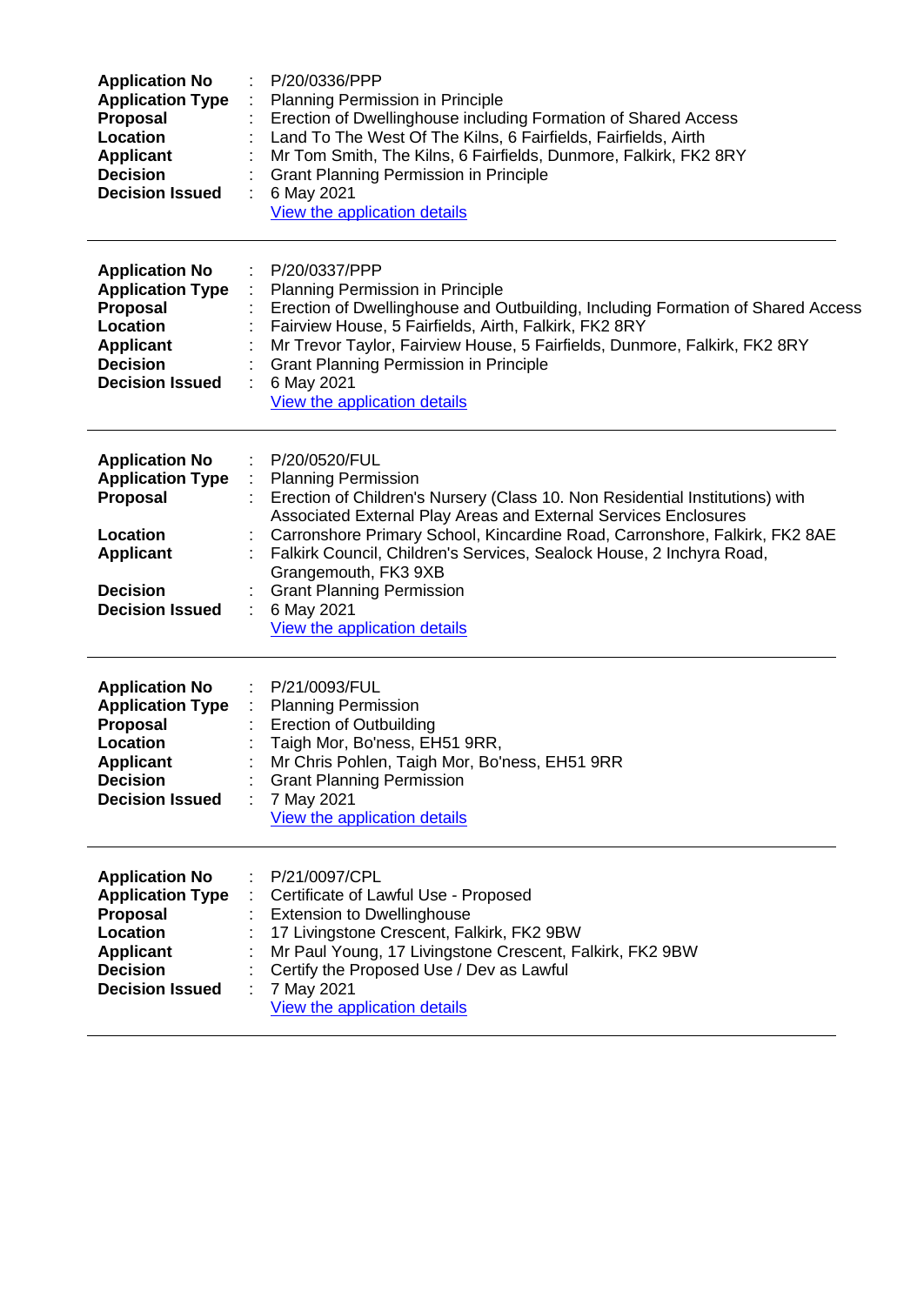| <b>Application No</b><br><b>Application Type</b><br>Proposal<br>Location<br><b>Applicant</b><br><b>Decision</b><br><b>Decision Issued</b>        | P/21/0101/ADV<br>$\mathcal{L}_{\mathcal{A}}$<br><b>Advertisement Consent</b><br>Display of Illuminated and Non-Illuminated Advertisements<br>Unit 23 & 24, Central Retail Park, Falkirk, FK1 1LW<br>Grantchester Developments (Falkirk) Limited, Kings Place, 90 York Way, London,<br><b>N19GE</b><br><b>Grant Advertisement Consent</b><br>7 May 2021<br>÷<br>View the application details                                                  |
|--------------------------------------------------------------------------------------------------------------------------------------------------|----------------------------------------------------------------------------------------------------------------------------------------------------------------------------------------------------------------------------------------------------------------------------------------------------------------------------------------------------------------------------------------------------------------------------------------------|
| <b>Application No</b><br><b>Application Type</b><br>Proposal<br>Location<br><b>Applicant</b><br><b>Decision</b><br><b>Decision Issued</b>        | : P/21/0116/FUL<br>: Planning Permission<br><b>Extension to Dwellinghouse</b><br>450 Main Street, Stenhousemuir, Larbert, FK5 3JU<br>Mrs Kirstie & Steven Adam, 450 Main Street, Stenhousemuir, Larbert, FK5 3JU<br><b>Grant Planning Permission</b><br>7 May 2021<br>View the application details                                                                                                                                           |
| <b>Application No</b><br><b>Application Type</b><br><b>Proposal</b><br>Location<br>Applicant<br><b>Decision</b><br><b>Decision Issued</b>        | P/21/0126/FUL<br>÷<br><b>Planning Permission</b><br>$\mathcal{L}_{\mathcal{A}}$<br>Extension to Dwellinghouse and Erection of Raised Decking<br>18 Crawford Drive, Wallacestone, Falkirk, FK2 0DL<br>Mr Craig Donaldson, 18 Crawford Drive, Wallacestone, Falkirk, FK2 0DL<br><b>Grant Planning Permission</b><br>7 May 2021<br>$\mathbb{R}^2$<br>View the application details                                                               |
| <b>Application No</b><br><b>Application Type</b><br>Proposal<br>Location<br><b>Applicant</b><br><b>Decision</b><br><b>Decision Issued</b>        | : P/21/0136/LBC<br>: Listed Building Consent<br>Alterations to Library, Including Partial Demolition of Wall, Slapping in of New<br>Door, Installation of Platform Lift and Stair Lift<br>Bo'ness Library, Scotland's Close, Bo'ness, EH51 0AH<br>Falkirk Council, Abbotsford House, Davids Loan, Falkirk, FK2 7YZ<br><b>Grant Listed Building Consent</b><br>7 May 2021<br>View the application details                                     |
| <b>Application No</b><br><b>Application Type</b><br><b>Proposal</b><br>Location<br><b>Applicant</b><br><b>Decision</b><br><b>Decision Issued</b> | P/21/0137/FUL<br><b>Planning Permission</b><br>÷<br>Alterations to Library, Including Partial Demolition of Wall, Slapping in of New<br>Door, Installation of Platform Lift and Stair Lift<br>Bo'ness Library, Scotland's Close, Bo'ness, EH51 0AH<br>Falkirk Council, Development Services, Abbotsford House, Davids Loan, Falkirk,<br><b>FK27YZ</b><br><b>Grant Planning Permission</b><br>7 May 2021<br>÷<br>View the application details |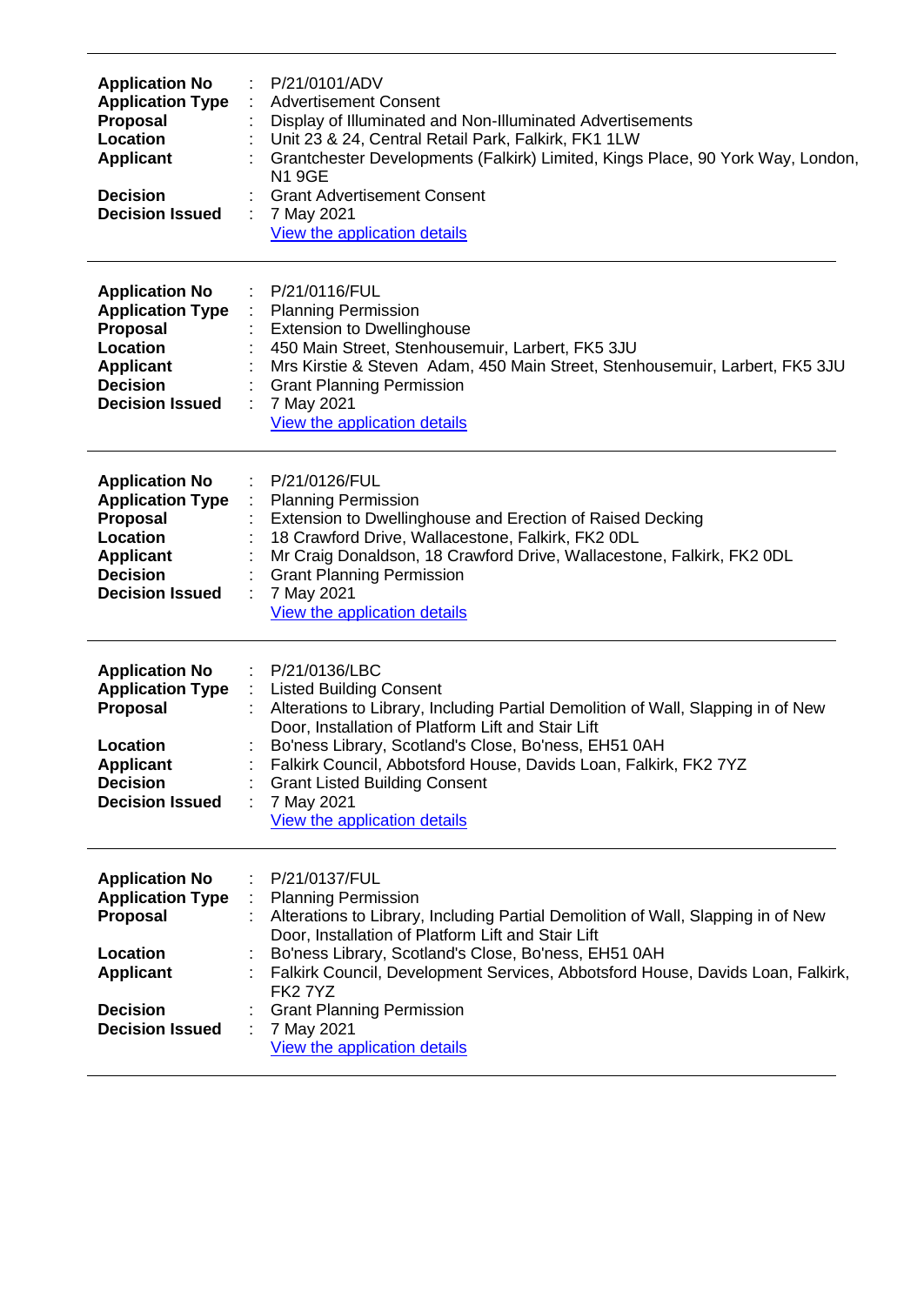| <b>Application No</b><br><b>Application Type</b><br><b>Proposal</b><br>Location<br><b>Applicant</b><br><b>Decision</b><br><b>Decision Issued</b> | P/21/0139/FUL<br><b>Planning Permission</b><br><b>Erection of Storage Unit</b><br>Eskbank Control Panels Ltd, Grangemouth Road, Bo'ness, EH51 0PU<br>Acadian Engineering Ltd, Mr John Niven, Eskbank Control Panels Ltd,<br>Grangemouth Road, Bo'ness, EH51 0PU<br><b>Grant Planning Permission</b><br>7 May 2021<br>View the application details                                                                                                           |
|--------------------------------------------------------------------------------------------------------------------------------------------------|-------------------------------------------------------------------------------------------------------------------------------------------------------------------------------------------------------------------------------------------------------------------------------------------------------------------------------------------------------------------------------------------------------------------------------------------------------------|
| <b>Application No</b><br><b>Application Type</b><br>Proposal<br>Location<br><b>Applicant</b><br><b>Decision</b><br><b>Decision Issued</b>        | P/21/0143/FUL<br>÷<br><b>Planning Permission</b><br>Extension to Warehouse (Class 6)<br>Enviroclean, Inchyra Road, Grangemouth<br>Enviroclean, Inchyra Road, Grangemouth, FK3 9XB<br><b>Grant Planning Permission</b><br>7 May 2021<br>View the application details                                                                                                                                                                                         |
| <b>Application No</b><br><b>Application Type</b><br>Proposal<br>Location<br><b>Applicant</b><br><b>Decision</b><br><b>Decision Issued</b>        | P/21/0149/FUL<br><b>Planning Permission</b><br><b>Extension to Dwellinghouse</b><br>14 Wallacelea, Rumford, Falkirk, FK2 0AJ<br>Mr Brian & Elaine Townsend, 14 Wallacelea, Rumford, Falkirk, FK2 0AJ<br><b>Grant Planning Permission</b><br>7 May 2021<br>View the application details                                                                                                                                                                      |
| <b>Application No</b><br><b>Application Type</b><br><b>Proposal</b><br>Location<br><b>Applicant</b><br><b>Decision</b><br><b>Decision Issued</b> | P/21/0152/FUL<br>÷<br><b>Planning Permission</b><br>- 1<br>Erection of General Industrial Building (Class 5) and Associated Infrastructure<br>Land To The South Of 127 Davids Loan, Ivanhoe Drive, Abbotsford Business<br>Park, Falkirk<br>Fotheringham's Ice Cream, Mr Steven Fotheringham, Unit 22, Burnbank Industrial<br>Estate, Burnbank Road, Falkirk, FK2 7PE<br><b>Grant Planning Permission</b><br>7 May 2021<br>÷<br>View the application details |
| <b>Application No</b><br><b>Application Type</b><br><b>Proposal</b><br>Location<br><b>Applicant</b><br><b>Decision</b><br><b>Decision Issued</b> | P/21/0153/FUL<br><b>Planning Permission</b><br>Siting of Catering Unit<br>Kelpies Marina, The Helix, Falkirk, FK2 7ZT<br>Scottish Canals, Canal House, 1 Applecross Street, Glasgow, G4 9SP<br><b>Grant Planning Permission</b><br>7 May 2021<br>View the application details                                                                                                                                                                               |